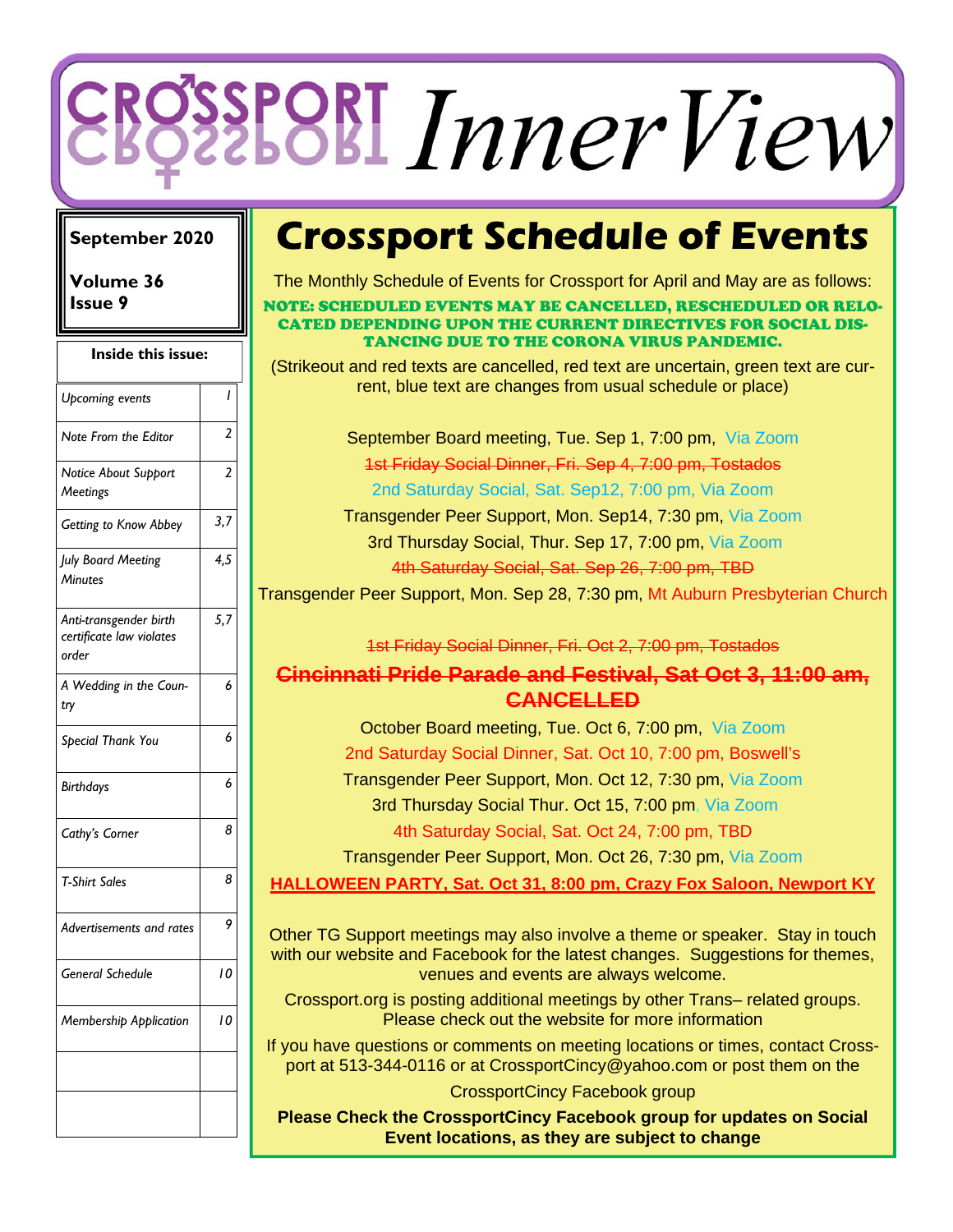### **NOTE FROM THE EDITOR**

 There is nothing like a little pain to underscore reality. One of my friends was fond of saying "I'm painfully aware of my existence." Usually this was said the next morning after partying too hard the night before and he was experiencing a splitting headache as he stirred around noon. I recently considered these words in context of my recent first session of Laser hair removal. Now before everyone starts to think "Transition", I am just getting my back and shoulders done. While I have endured the pain of waxing in the past, this was a bit different. Sure, the waxing had a certain sharp pain, it was bearable. This new experience was odd and different. I noticed that there weren't as many pain points as waxing, but the pain was different, a bit deeper and more jarring. It reminded me of a deep-set stabbing of a needle, like acupuncture not well performed, or more like an electric shock, both of which I am familiar.

 Anyway, the pain wasn't so horrible, and dissipated quickly enough to make it worth it. It did make me realize that some other areas, such as the face and the nether regions could be a lot more painful. My thought continued to conclude that unless I really needed the procedure done, those other areas were not child's play or for the weak of heart. This is where reality sets in. Why on earth would someone in their right mind invite that kind of pain for some transient and short-lived gain?

 By my very nature, I often question my own mind. Perhaps it is a result of my upbringing, but I am circumspect about the decisions I make. I am often suspect the of the completeness and even validity of the information upon which my choices and reactions are based on. Since childhood, I have always had an expansive imagination and a commitment to thought that can work either to my benefit or detriment. On

the positive side, I believe that I can envision things beyond by experience and empathize with others. On the negative side, I may not readily sway from a belief that is ill informed or may even have the delusion of a situation rosier than is likely. As a result, I tend to question what is real and what is only imagined or opinioned.

 That's where a sharp reminder can help ground my thoughts. Maybe it is because I need to learn the hard way. Maybe it's more of the separation between wisdom and knowledge. Perhaps it's the Taoist concept of experientiality, where true deep knowledge can not be merely passed on. As it is said, the Tao that can be named is not the Tao. If it can not be named or expressed, it can not be passed or learned by words only. The result is that the consequences of my decisions tend to reveal a more concrete reality that clarifies my thought.

 What does this have to do with Crossdressing or Trans anything? Well there is something called the pink fog that I am sometime susceptible to. It is a condition where I can get caught up in the enjoyment of the fulfilment of my imagination and is on the borderline of fantasy land. Sometimes I need a reminder to keep my feet firmly planted. As I said, nothing does that quicker than a little pain.

Your Editor, Meghan Fournoit



### **NOTICE ABOUT SUPPORT MEETINGS**

We are using Zoom as our meeting platform. Zoom clients and apps may be downloaded here: https:// zoom.us/download

If you're joining a Zoom meeting for the very first time, please watch this How to Join a Zoom Meeting video first.

 Please join the Zoom room at least 15 minutes ahead, especially if you've never Zoomed before. You can join using a laptop, iPad or smartphone for the

video portion. Even a desktop that doesn't have a cam.

 You can use a phone with the phone number listed below. Using the video portion is not required. Audio is

enough for sharing! To join our Zoom Support Meeting on Monday, Aug 10 and Aug 24 at 7:30pm: https://us02web.zoom.us/j/424195108 Meeting ID: 424 195 108 One tap mobile

+16465588656,,424195108# US (New York)

 If you have any questions, please do not hesitate to email us at: crossportcincy@yahoo.com

Just a reminder that if you are on Facebook, we have a private discussion group. You need to ask to become a member. Please let us know if you want to be added!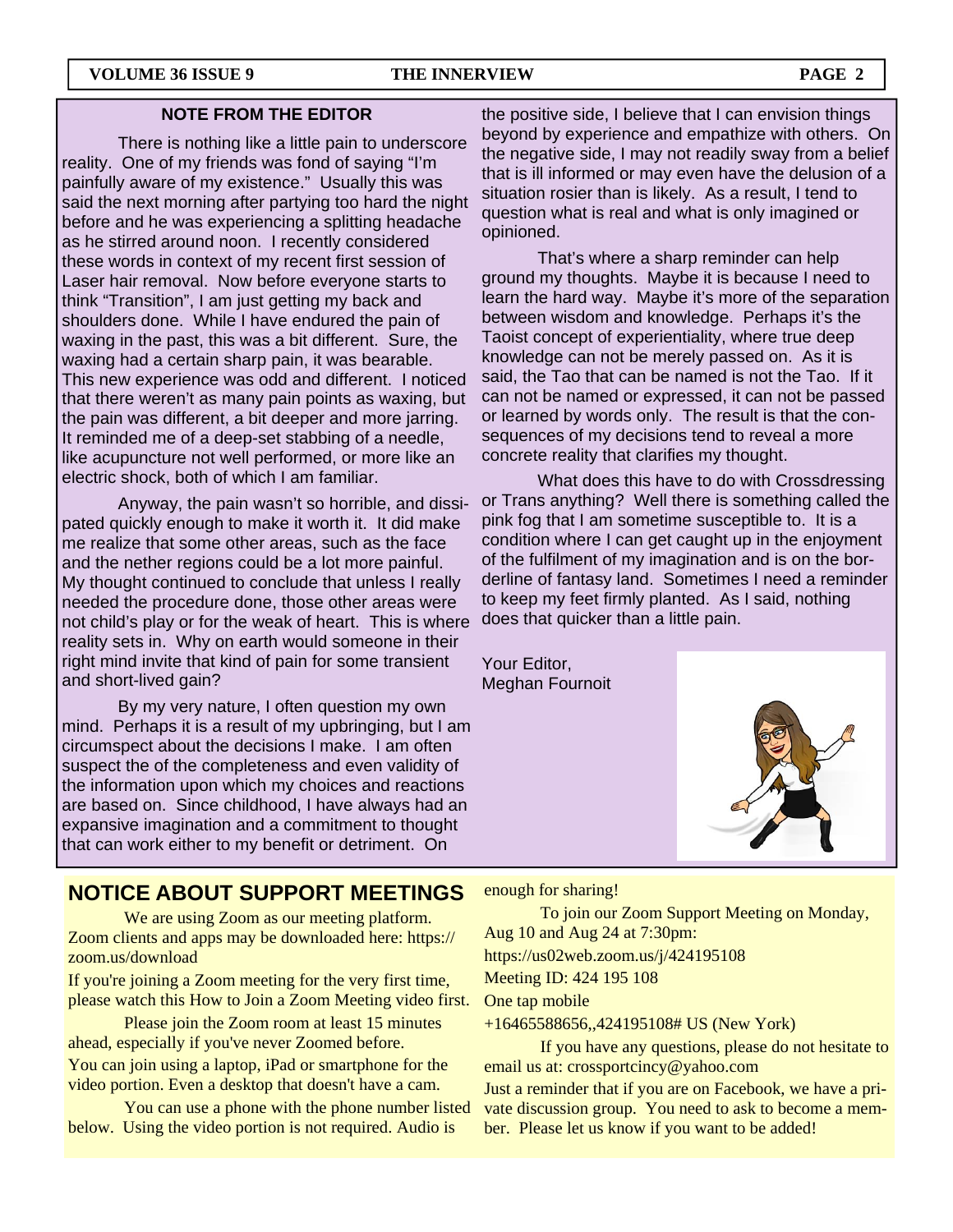### **Getting to Know Abbey**

-Meghan Fournoit

 At the July board meeting, Abbey Michelle Tackett stepped up to fill an open position with the Crossport Board. While Abbey's journey has been years in the making, she is a recent member of Crossport. I got an opportunity to speak with Abbey over the phone recently. We started our conversation discussing technical aspects of our jobs. A quick

check of Abbey's Facebook revealed that she earned her Master's in Physics and is a Principal Software Engineer for Perforce Software. I enjoyed the opportunity to geek out about things we were working on with an accomplished Engineer.

 As we were discussing application of math to real world problems, I reflected in my mind how important this aspect of Abbey's life was to her identity and existence. Too often transgender people's identities are limited to their gender expression, either by individuals speaking with them or self-imposed. That did not seem to be a problem for Abbey. Her identity includes her work and her relationships as much as it centered on being a transgender woman.

### After the brief introductory

conversation, I launched into the meat of my interview with Abbey. Since I couldn't recall meeting her previously, my first questions for her were about her involvement with Crossport. While Abbey joined Crossport in January of this year, she had heard about the organization in October of 2019. She learned about us at the same time she started her process of coming out at work. She was directed to an outreach event that Crossport held at the Blue Ash Library. From there, she attended a social event in

Paid advertisements or Letters to the editor or Crossport organization in the Innerview are not an endorsement by Crossport.

December, and officially joined in January, coinciding with her starting HRT.

 The start of the year was a whirlwind of changes for Abbey. HRT was just a part of the transition to presenting full time as a woman. Abbey's life reinvention included a move into the an apartment in Northside and presenting in public as a woman except at work. Over the next couple of months, even that barrier was breached. For the Trans Day Of Visibility (March 31), Abbey wrote a letter to present to work. Working with the Human Resources depart-

> ment, she revealed her identity to her co-workers. These changes spawned additional growth for Abbey, and she soon became more active within her communities as an advocate and representative of Transgender people. This eventually led her to deciding to become a board member for Crossport.

 When asked about the reaction from work, Abbey indicated that it has been very positive.

 "Work has been fantastic" Abbey said. "The HR department was extremely helpful, and my supervisors have been very supportive. Although I had good response from co-workers, I decided to change positions within the company. I did this for myself as part of the new fresh start."

 Abbey related that not only were coworkers accepting, she

was invited to join a woman focused technology group.

 While Abbey has experienced rapid changes from ending a marriage in 2019 to fully socially transitioning in 2020, her journey has been long in the making. Abbey says she has always had a feeling of discontinuity from the Assigned Male at Birth gender role. She recounted that the early ideas and feelings formed into conscious thoughts at about age 12.

*(Continued on page 7)* 

**This is a CROSSPORT Production, all rights reserved. © 2020** 

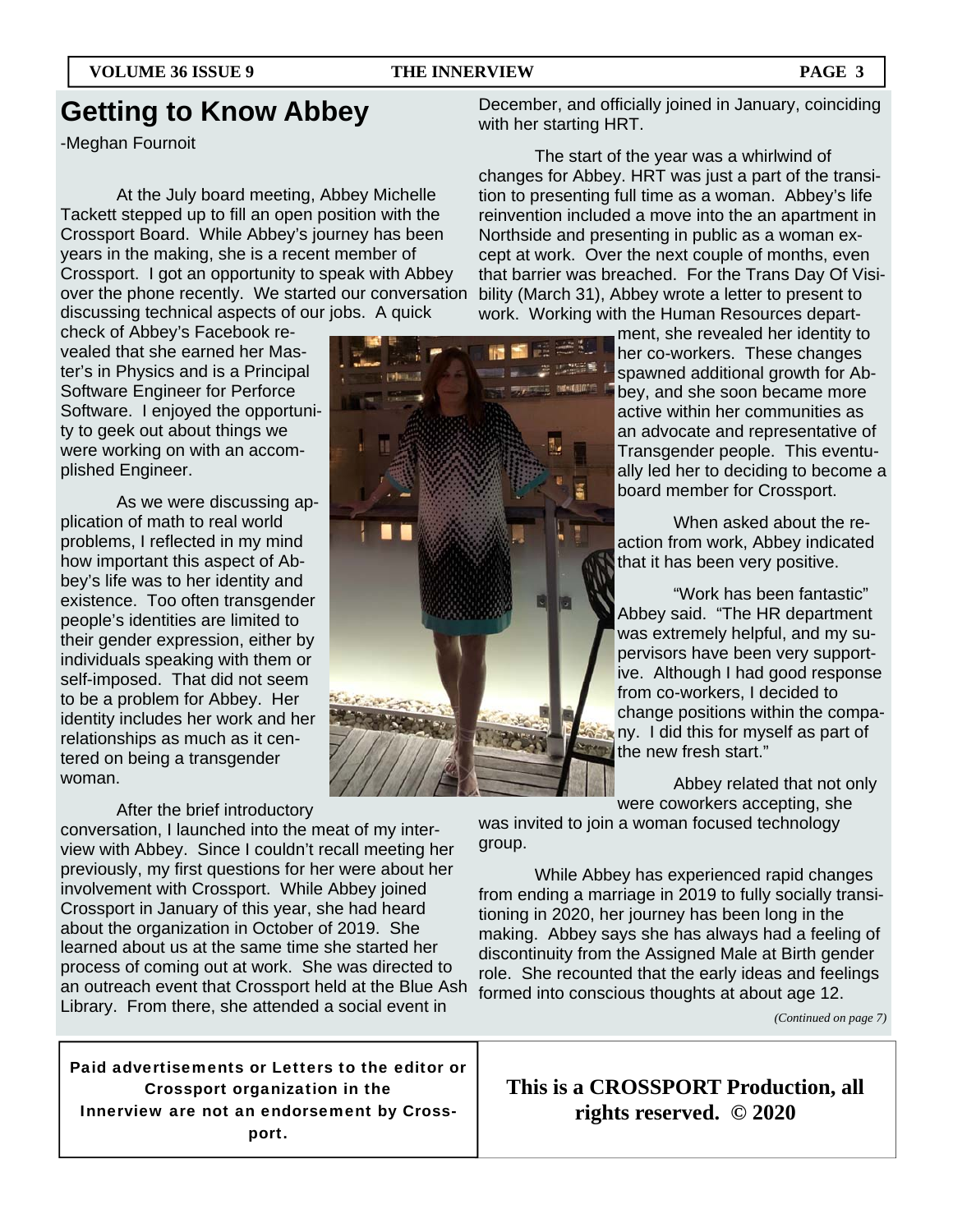### **Crossport Board Meeting Minutes**

4 August 2020

Cathy was meeting facilitator

Board members present: (all via Zoom) Abbey, Cathy, Joni, Mick, Wendy, Laura Ann via phone

Board members absent: Brittney

Guests:

Meeting called to order: 19:01 (7:01 PM)

### **Old Business:**

**Minutes from Previous Meeting:** Joni submitted Minutes from previous meeting. Board agreed to accept the Minutes after review of verbiage in the Email Report from the 3 June 2020 meeting. Vote to accept Minutes was unanimous.

**Therapist Survey:** Abbey agreed to set up a therapist listing template and accumulate contact information on local area therapists for recommendations. Cathy agreed to submit said listing to other qualified expert review.

### **New Business:**

Additional Zoom Socials: The Board agreed to have the Second Saturday Social via Zoom due to the continued popularity of the Third Thursday Zoom Social. Mick will host the Saturday Social on 8 August.

Twitter, Instagram, other media platforms: Abbey volunteered to take over Crossport's Twitter feed, and to open an Instagram account for Crossport as well.

### **Monthly Reports:**

**P.O. box:** Cathy submitted a report to the Board that the P.O. box was empty this month.

**Hotline phone:** Mick submitted a report to the Board that there were a few calls of note to the hotline phone:

- V called asking about resources for a doctor. Mick suggested UC Health and Equitas, and also directed V to our Facebook and provided information about our virtual support meetings and social.
- M called asking for information about support meetings. Mick provided said information and directed her to our Facebook page. Consequently, M is now a paid member of Crossport!!

wanting people for a project involving boxing classes for trans people. Mick asked her for something put together to put before the Board, and also gave Nola contact information for the other trans groups in the Greater Cincinnati area.

**Membership:** Cathy submitted a report to the Board that Crossport currently has 35 paid members. Cathy continues to send email reminders to all member whose membership is about to expire.

**Finances:** Cathy submitted a report to the Board that Crossport currently has \$2433.83 in their checking account as of 31 July 2020. This is over \$1000 more than last year on the same date.

**Website and Social Media:** Cathy submitted a report to the Board that the Crossportcincy Facebook page has 422 followers, 387 total page likes, 238 members, and 47 posts. As of this meeting there were 168 individual sessions from 134 users, with 807 distinct page views at 4.80 pages per session. Abbey volunteered to look into setting up a donations link on the Crossport Cincy Facebook page.

**Email Correspondence:** Cathy submitted a report to the Board that there were 9 emails. Of note were:

- request from BE looking for someone to discuss balancing their male and female lives. Cathy gave them her email.
- request from JS about whether UCMC had an LGBT center as they are considering a move to Cincinnati. Cathy responded with specific information.
- notification from PayPal the MS had become a member
- notification from PayPal that MT had renewed their membership at the Gold Level (Cathy emailed her a Thank You)
- questionnaire from Cincinnati Pride as to whether we would be attending in October. Cathy replied that we would be attending if it was considered safe to do so.
- Cathy sent an email to Katherine Wilhelm, a counsellor in NKY who had left a comment on Crossport.org looking for services that accept KY Medicaid for a patient
- Cathy sent out two reminders to people whose membership expired in August, and two 'Sorry to see You Go' messages to people that did not renew in July.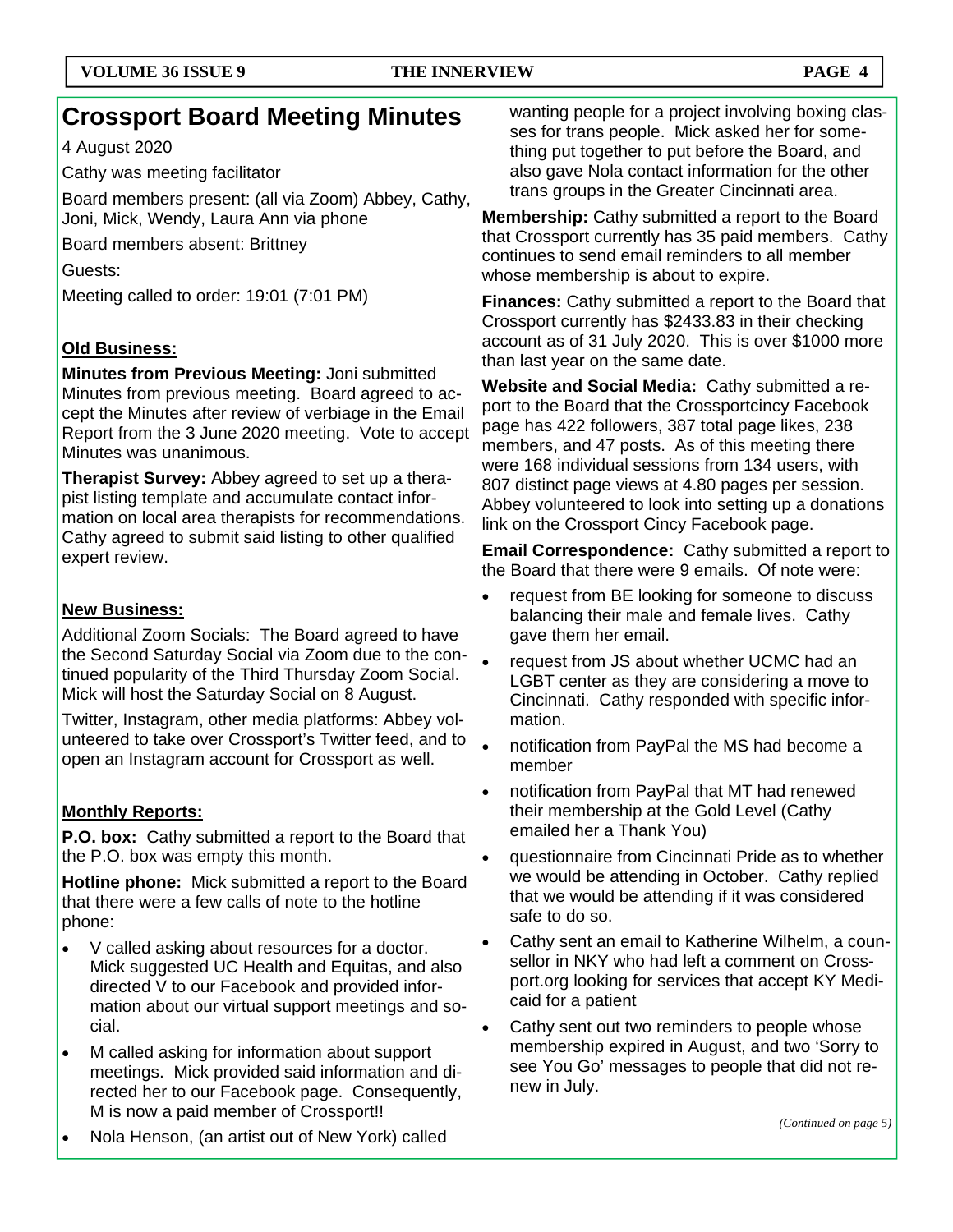### *(Continued from page 4)*

**CD/TS Peer Support Group:** Cathy submitted a report to the Board that Lauren moderated both meetings via her Zoom account. The 13 July meeting had nine in attendance, and the 27 July meeting had ten in attendance (two of which were from Cleveland).

**Third Thursday Social:** This was held via Zoom, hosted by Cathy with ten attending. Next Virtual Third Thursday is 20 August.

**Library:** Jill submitted a report to the Board that in July there was no new activity.

### **Outreach:**

Cathy submitted a report to the Board.

**Summer Picnic:** We received our refund and it has been deposited.

**Trans Clipper Project:** No activity since last Board meeting

**City of Cincinnati Proclamation:** Abbey picked it up ad it was promoted on Facebook and LinkedIn.

**TDoR—Friday November 20:** Cathy met with the Zoo, but they had no outdoor venues available due to the Festival of Lights Member's Night. Washington Park Gazebo will probably be the outdoor venue

**Newsletter:** Cathy submitted a report to the Board.

• The July issue was emailed to 370 addresses. There were no bounces and no unsubscribes.

### **Anti-transgender birth certificate law violates order, judge rules**

Aug. 11, 2020, 9:39 AM EDT

### By Associated Press

*https://www.nbcnews.com/feature/nbc-out/anti-transgender-birthcertificate-law-violates-order-judge-rules-n1236369 (images removed)* 

 BOISE, Idaho — Idaho officials' latest attempt to ban transgender people from changing the gender on their birth certificates violates a court order issued two years ago, a federal judge said.

 U.S. Magistrate Judge Candy Dale first ruled in 2018 that a law barring the birth certificate changes was unconstitutional, and she banned state officials from implementing it. Earlier this year, Republican lawmakers passed new legislation that did largely the

111 unique emails had been opened (30.0%) an increase of 12 from the previous report. 74 had clicked through to access the InnerView (20.3%) an increase of 12 from the previous report. One had clicked through to Crossport Cincinnati FB page, and zero had clicked through to Crossport.org

- The August issue was mailed to 374 addresses. There were no bounces and no unsubscribes. 100 unique emails had been opened (26.7%) and 60 had clicked through to access the InnerView (16.0%). Two had clicked through to the Crossport Cincinnati FB page and zero had clicked through to Crossport.org
- Between 8 July and 3 August, four more emails were added to the list increasing the current number of subscribers to 374. All subscribed themselves through the Crossport Cincinnati Facebook page or Crossport.org Subscribe page.

**Future Events:** Crossport will use the Survey Monkey service used previously for this year's Board elections

The meeting was adjourned at 19:58 (7:58 PM). The Board agreed to meet virtually again if statewide COVID-19 restrictions are not lifted. Abbey will facilitate the next meeting, and Joni will submit minutes for this meeting.

### same thing.

 That law signed by Republican Gov. Brad Little went into effect on July 1. It set strict criteria for changing gender on a birth certificate, including a requirement that a person first obtain a court order, and only allowed people to seek the court order if the sex listed on their birth certificate was mistakenly entered, entered fraudulently or under duress.

 As a result, the state Department of Health and Welfare created procedures to implement the new law, including revising an application form and the department's instructions for changing the sex listed on a birth certificate.

 In her order Friday, Dale said the new procedure does the same thing as the old one by effectively preventing transgender people from changing the sex on their birth certificates.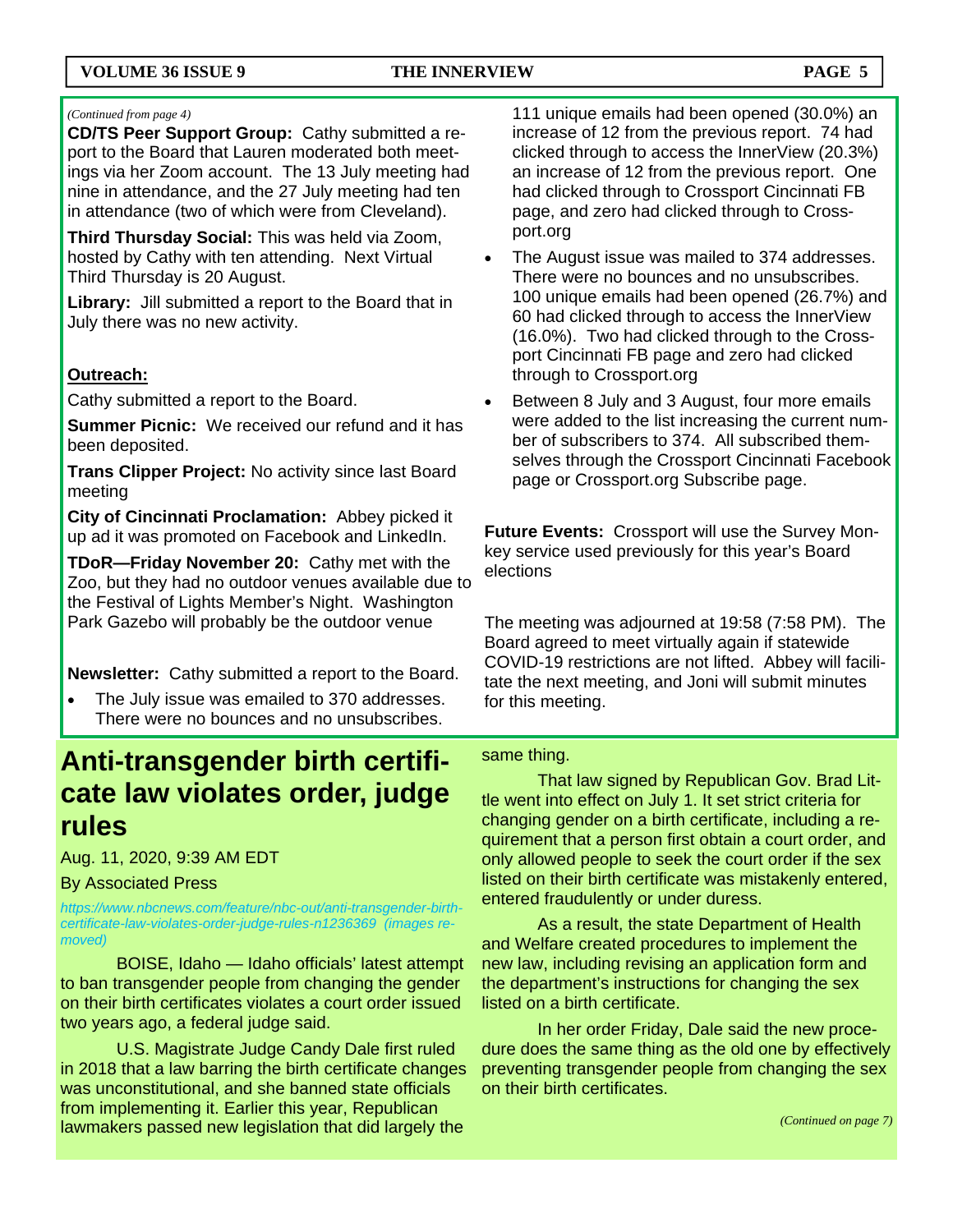### **At a Wedding in the County**

By Cathy

 In late August I finally broke quarantine by going to a cousin's wedding north of Ironton, OH. Because I am not yet "out" to that branch of the family, I attended in male mode. Even though the church was literally out in "the country" (there was no cell service), everyone socially distanced and wore face masks. With the social distancing, it was the fastest receiving line I have ever seen.

 The reception was in a tent behind the church, but I pretty much stayed outside, sitting on a bench under a nearly covered shelter. While I was sitting there, I was joined by the priest who performed the ceremony and we struck up a conversation.

 After a discussion about the history of the Christian church in both ancient times and here in the US, the Father said "Things are a lot more confusing now than when I first became a priest." He then proceeded to tell me about a woman who had moved back to Ironton after living elsewhere for a number of years who had approached him with her husband about rejoining the parish.

 Seems she had gotten married, but not within the Catholic Church. He explained to her that he would need to get her baptismal and First Communion records, but then they would simply need do a bit of paperwork and renew their vows under the guidance of a priest and everything would be worked out.

The couple agreed, but then he did not hear back from them for more than a month. When they did get back in touch, they asked if they could renew their vows the following Sunday which was also their first anniversary. Pressed for time, the Father got in touch with her parents to ask them at which church her First Communion records were located and received some rather surprising news from her father.

 According to her father, she had gone off to college and started hanging out with a group of strange people. Ultimately, she married another woman, but that woman was taking hormones and living as a man. The Father, having already met the couple, had not realized the husband (who had a beard) had been assigned female at birth, but after learning it, reassigned the couple to a younger priest just out of seminary. Presumably to let them know that in the eyes of Church Doctrine, nobody was going to be taking Communion any time soon.

 I said "Well, Father, I am on the board of a non-profit group in Cincinnati called the Transgender Advocacy Council, so I know quite a number of transgender individuals." He wanted to know what TAC did, so I explained to him about the Transgender Day of Visibility and the Transgender Day of Remembrance, and how the first is joyful and the second exceedingly sad and told him that most of those killed were trans women of color. We talked about trans children being kicked out of their homes, being shunned, and suffering from the stress of trying to make it on their own.

 I told him about attending Danielle Marie Kopp's funeral at her Catholic church last September. About how she had served the US Navy, been married, had three children, and after her wife passed away, had transitioned to Danielle. I described how I had found Danielle's funeral to be very respectful and that the priest never once misgendered her and praised everything she had done for that parish her entire life. His only question was whether Danielle had led a celibate life after transitioning and that was not a question I could (or would) answer.

 Ultimately, I simply said that all transgender people really want are to be accepted by society as the people they know they are. And the Father replied "And to be loved."

One heart at a time. I have hope.

**A BIG THANK YOU TO Melissa T. For joining as GOLD Level Crossport Members!!!**  \$\$\$\$\$\$\$\$\$\$\$\$\$\$\$\$\$\$\$\$\$\$\$\$\$\$\$\$\$\$\$\$\$\$\$ **DIADADADADADADADAD** Happy Birthday! Brandy S Chris R Elizabeth M Georgia D Joy L Mick S Rachel J Shay B Sherry A Tee D Trina C If you would like to be added to our list, please send the month and date of your birthday along with your name to: Crossportcincy@yahoo,com. \$\$\$\$\$\$\$\$\$\$\$\$\$\$\$\$\$\$\$\$\$\$\$\$\$\$\$\$\$\$\$\$\$\$\$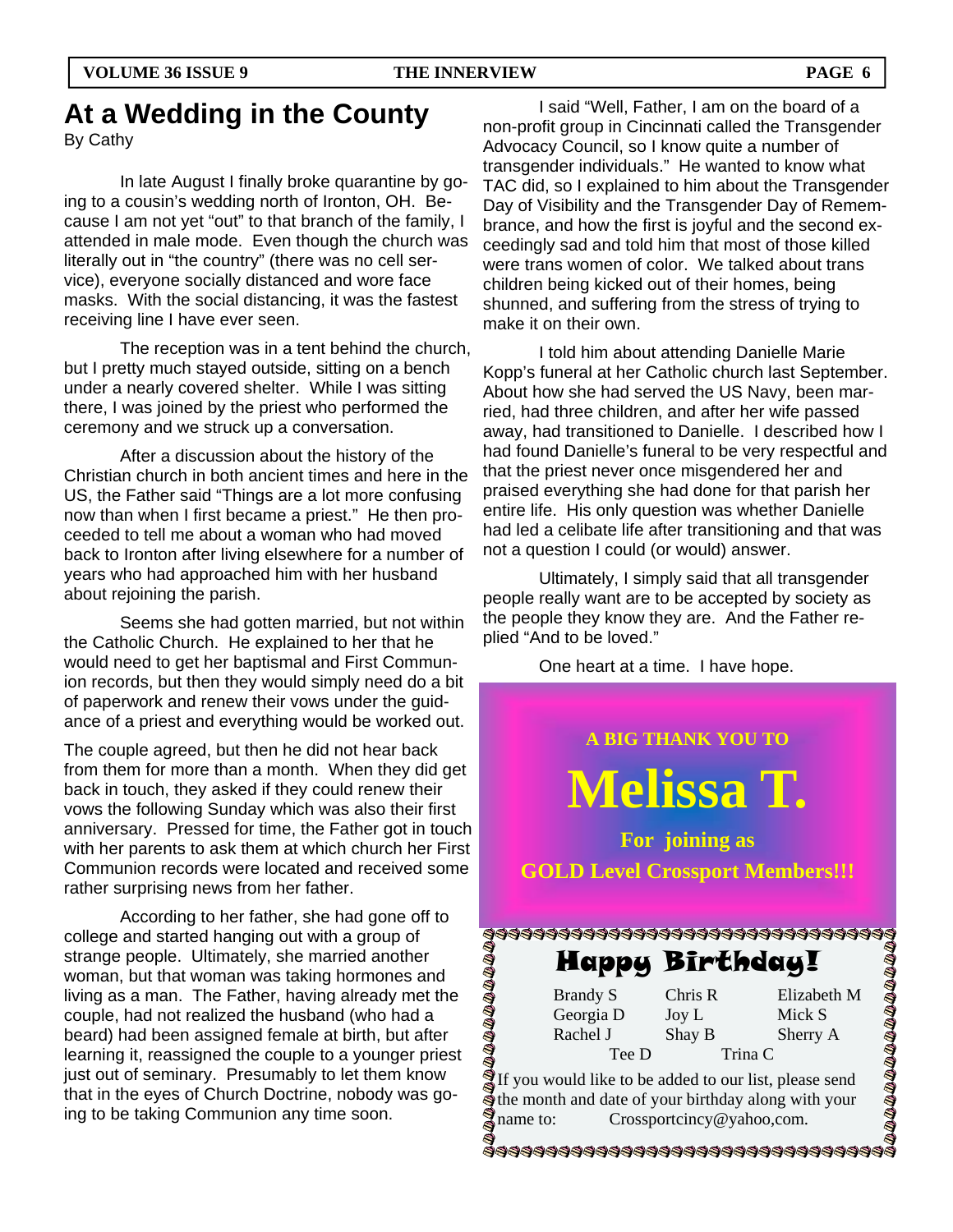### **VOLUME 36 ISSUE 9 THE INNERVIEW PAGE 7**

These thoughts presented in her actions that would be familiar to many of us, early crossdressing and exploration. Much of the early exploration was very body conscious. She was very interested in what her body would have been had genetics dealt her a different hand. Abbey's preference for presentation was typically not the flashy or trashy expression that some younger crossdressers exhibit. Not really doing it for kicks, Abbey preferred to dress much more "blendy" for comfort reasons. When pressed on this point, Abbey explained "Well sure, sometimes I will get more glammed up with a beautiful dress or nicer makeup for occasions. What woman doesn't want to look her best from time to time?"

 Like many before her, Abbey tried to live in denial. While still in school, she met her first wife, and was married for 19 years. Even within this guarded existence, Abbey learned a lot about Transgender transition from reading in the '80s and the internet during the 90s. Her self-identity would not stay buried forever though, and soon after she came out to her wife, they divorced. Even though her children became aware that she did not always present as Male, for their sake, she kept that part of her private. In 2012 she buried her identity even deeper with her second marriage. As she found out, burying that important part of her identity would have consequences, and in 2019 stress took enough of a toll that she had to re-emerge. This again resulted in a challenge to her relationship that could not be resolved. Even though Abbey has moved on from her marriages, she still maintains a level of communication with her former spouses and her children.

 Now that Abbey has taken the huge step to divulge her identity and essence to the world, she has become very active within the TG community. Part of this growth has come through self-discovery and therapy, and part of it has come from involvement. After contacting Crossport, Abbey found acceptance and courage by interacting with others. Not only did she experience support and love from our community, she ately respond to requests for comment. has also profited from good advice and feedback. To truly live her experience, Abbey has reciprocated in kind. She has invited others to participate and provided them with acceptance.

 One story that Abbey shared was how she invited a friend to participate with Crossport. After updating her information on Facebook, Abbey was contacted by an old friend that she had lost contact with. Over the course of their conversation, her friend confided in Abbey that her husband was a crossdresser.

Knowing how difficult and isolating it can be to have a hidden part of your identity, Abbey invited the husband to visit with Crossport.

 When Abbey saw the opportunity to join the Crossport board, she decided that her experience might be beneficial to others. She feels strongly about giving others the support that she has experienced and is interested in moving Transgender rights and acceptance forward. While still new to Crossport and figuring out her role, she sees herself focusing on outreach, and facilitating meetings, and to help in any way possible. In the meantime, Abbey is living her life anew. For Abbey, she is still growing into her wings, as the soaring bird she always imagined to be.

### *(Continued from page 5)*

 "The plain language of the statute, as quoted, forecloses any avenue for a transgender individual to successfully challenge the sex listed on their Idaho birth certificate to reflect their gender identity," Dale wrote.

 Lambda Legal represented two transgender women who filed the original lawsuit that led to Dale's first ruling. The advocacy group successfully argued the state's ban on birth certificate changes for transgender people violated their constitutionally protected right to privacy, liberty and freedom from compelled speech.

 "It is astonishing that the Idaho Legislature and Gov. Little plowed forward with resuscitating this dangerous and archaic ban in direct defiance of multiple court orders that repeatedly ordered the government to stop discriminating against transgender people," said Nora Huppert, an attorney with Lambda Legal. "What was discriminatory in 2018 remains discriminatory today."

 Spokespeople with the Department of Health and Welfare and the governor's office did not immedi-

 Another anti-transgender law passed this year also is being litigated. It bars transgender and intersex girls and women from competing in women's sports. Boise State University student Lindsay Hecox is suing the state in federal court, contending the law is discriminatory and would prevent her from trying out for the women's cross country team because she is transgender.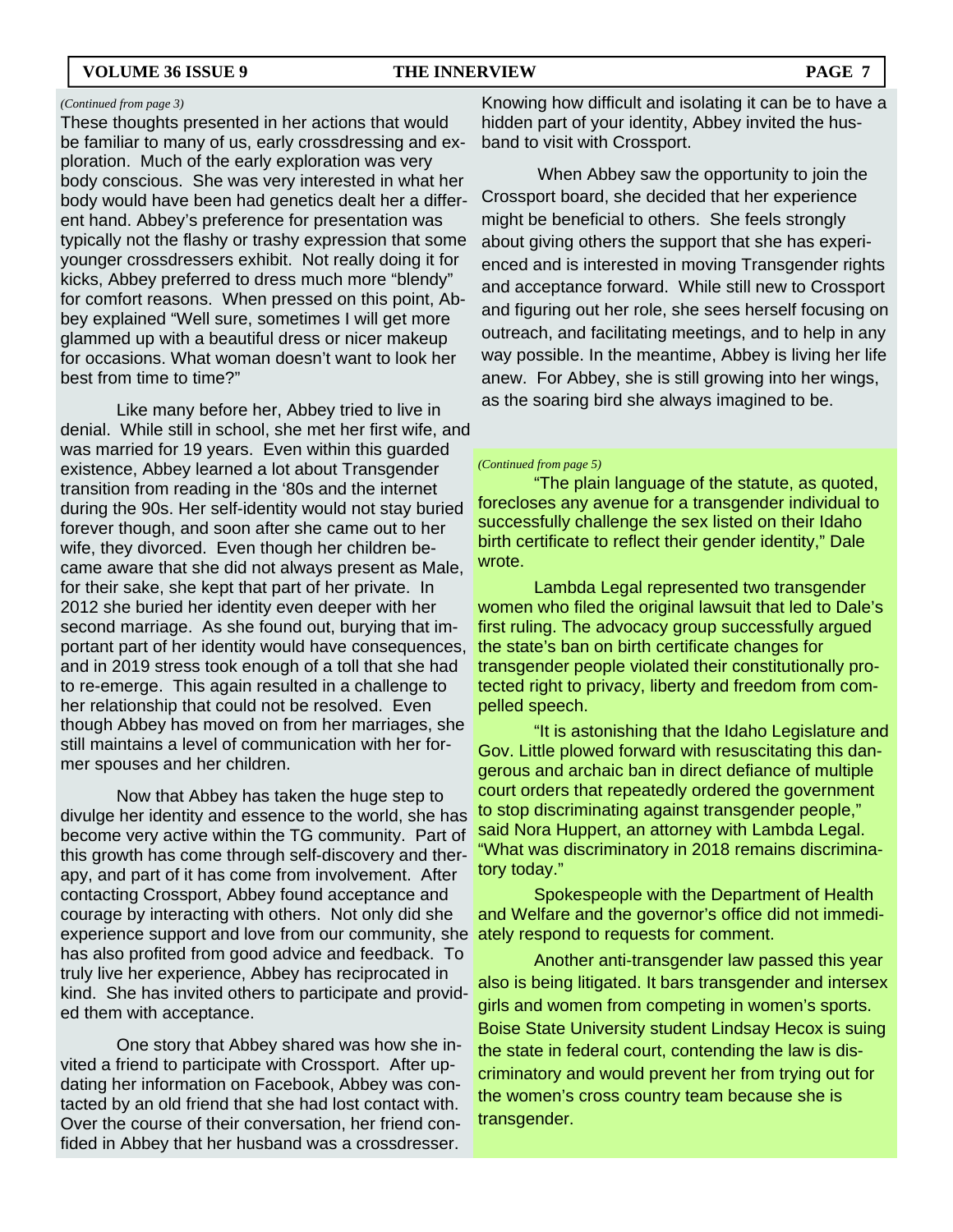### **Cathy's Corner**

By Cathy Allison

At last month's board meeting, the decision was made to start up a virtual Second Saturday social. Mick hosted it on August 8 and reported that nine people popped in for a visit or chat. ----

Cincinnati Pride is still scheduled for Saturday, October 3 and has moved to 2nd & 3rd Streets between Elm & Walnut. Will it still be scheduled three weeks from now? We don't know. Zinzinnati Octoberfest (held two weeks earlier at the same location) has already been cancelled.

----

Board elections will be held in December for terms running January 2021-December 2022. If you would like to help Crossport by becoming a board member, please send an email to crossportcincy@yahoo.com letting us know you would like to be added to the ballot. We want to include statements from everyone running in the October and November issues of the *InnerView*.

The Bylaws covering the election of the Board can be found here: https://crossport.org/bylaws/ ----

The Transgender Advocacy Council will begin organizing the Transgender Day of Remembrance right after Labor Day. TDoR will be held Friday, November 20. If you wish to help plan TDoR, please send an email to: tdor@transadvocacycouncil.org

Please remember that TAC is a 501(c)(3) nonprofit corporation. All donations made to TAC are tax deductible. https://transadvocacycouncil.org/donate/

Two people including Crossport's own Wendy Le Cross created Birthday Fundraisers for TAC which raised \$110 for us. Thank you to everyone who contributed.

----

Last month's Supreme Court ruling on Title VII protections for LGBT employees is already impacting other ongoing court cases.

On August 26, a three-judge panel of the Richmondbased Fourth Circuit Court of Appeals ruled in a 2-1 vote in the case Gavin Grimm v. Gloucester County School Board that the board violated the statutory and constitutional rights of Grimm, a transgender boy, when it denied him the use of boys' bathrooms at the high school there.

The appeals court noted that while the claim of the former student, Gavin Grimm, was rooted in Title IX, the legal analysis would be the same as the Supreme Court's evaluation of Title VII.

The Fourth Circuit now joins the Philadelphia-based Third Circuit, the Chicago-based Seventh Circuit, the San Francisco-based Ninth Circuit, and the Atlantabased Eleventh Circuit in rulings that have either favored transgender students' rights or rejected arguments made by cisgender students and their parents against such equal access policies. ----

From the August 30 issue of The Washington Post:

The family of Layleen Polanco, a 27-year-old transgender inmate who died in solitary confinement on Rikers Island, has reportedly settled with the city for \$5.9 million over the high-profile death.

The deal marks a record-high amount for an inmate death at a Gotham jail, according to The City, which first reported the development.

"This settlement will allow Layleen's family to move forward without enduring years of protracted litigation and reliving their trauma," Polanco's family lawyer, David Shanies, said in a statement. "Achieving the largest settlement in the city's history for a death in jail should serve as a powerful statement that trans lives matter," Shanies said.

Polanco, who suffered from epilepsy, died on June 7, 2019.

### T-Shirts for Sale!

Get them while they last! There a few Crossport T-Shirts left from the run last summer. It had been years since Crossport has offered any merchandise, and the board decided to make T-shirts available in time for the picnic last year. They are a light gray cotton blend with the purple Crossport "mirror" logo across the top. The shirts are \$20.00 apiece.

You can contact a board member to make arrangements for purchase.

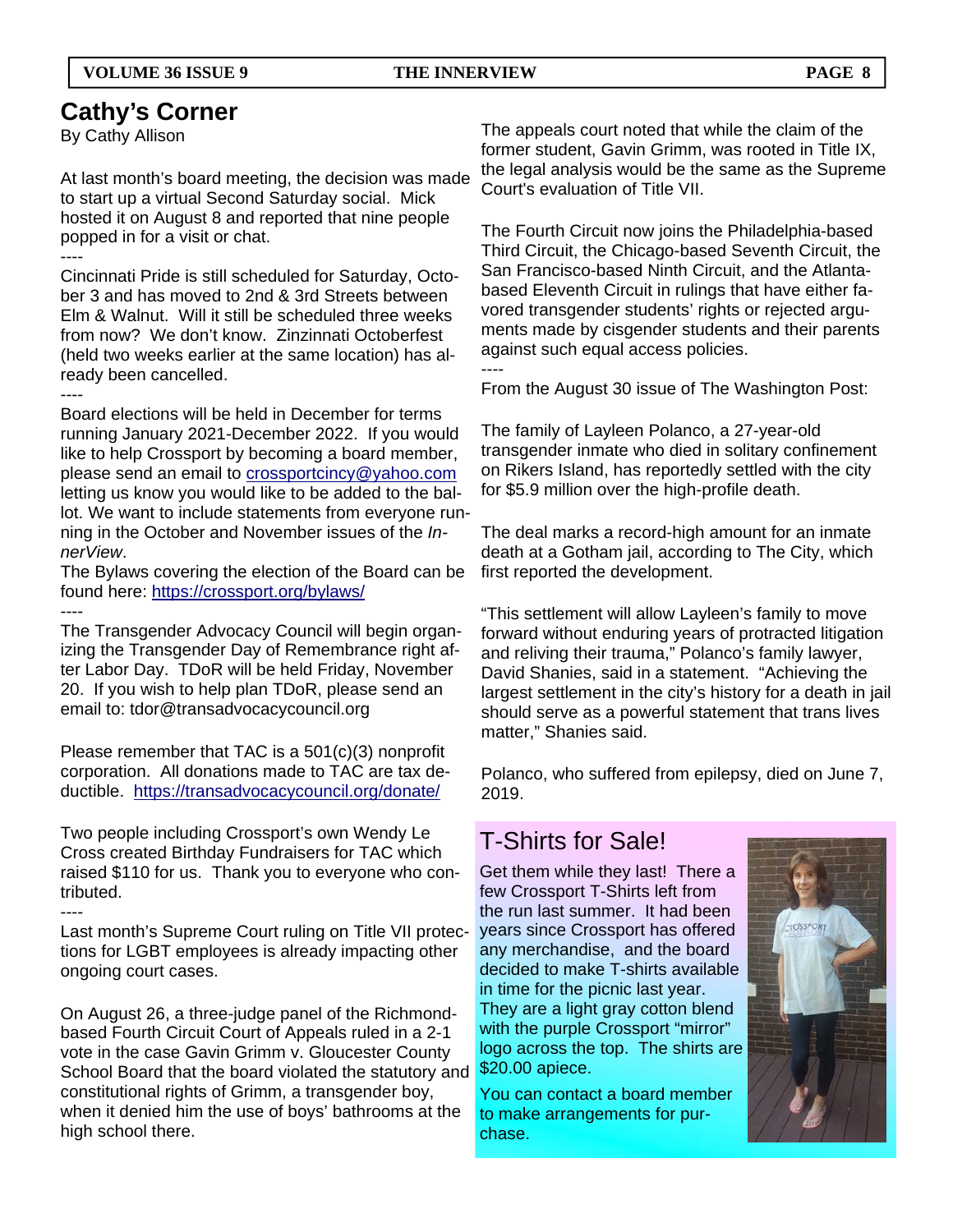### **VOLUME 36 ISSUE 9 THE INNERVIEW PAGE 9**